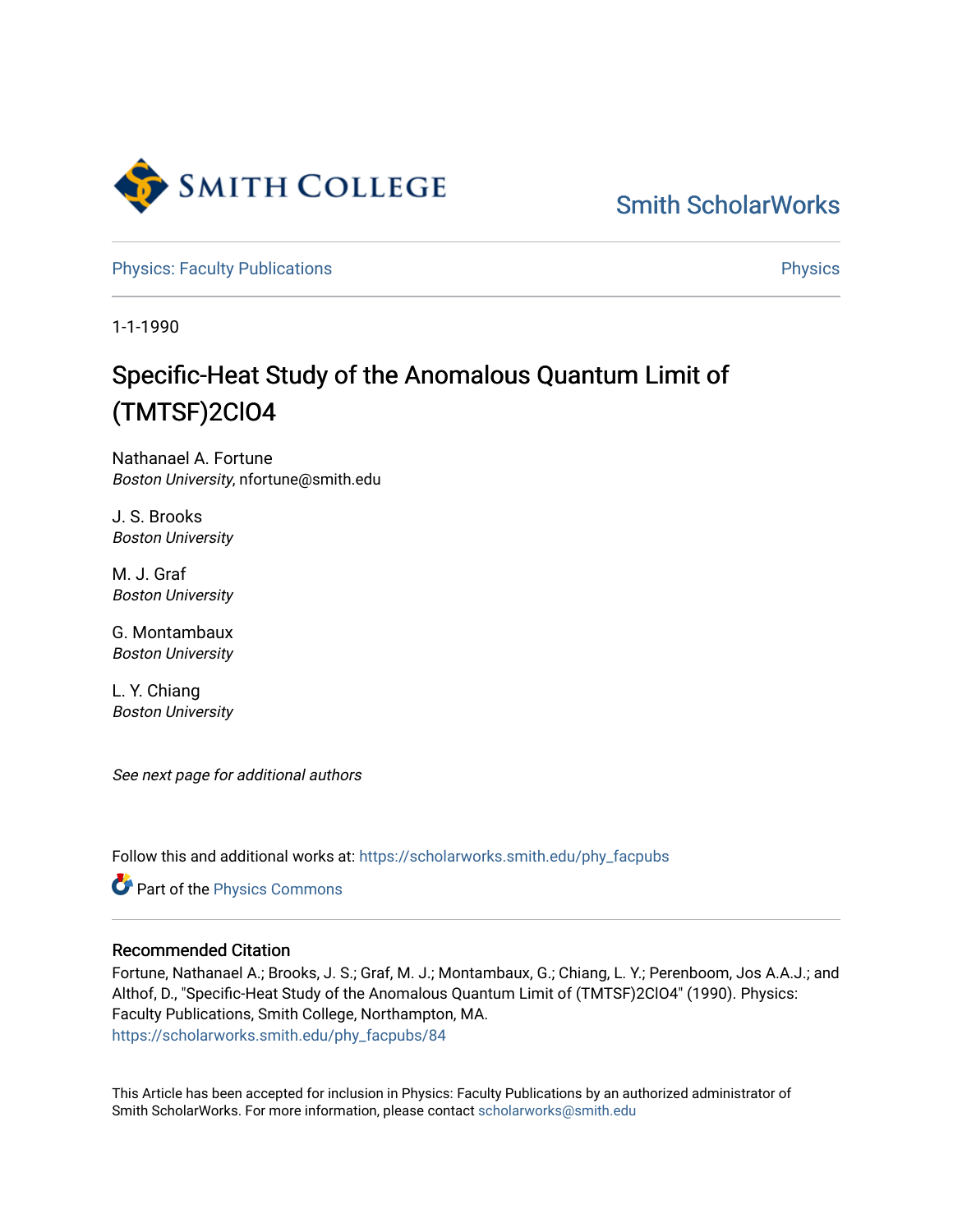## Authors

Nathanael A. Fortune, J. S. Brooks, M. J. Graf, G. Montambaux, L. Y. Chiang, Jos A.A.J. Perenboom, and D. Althof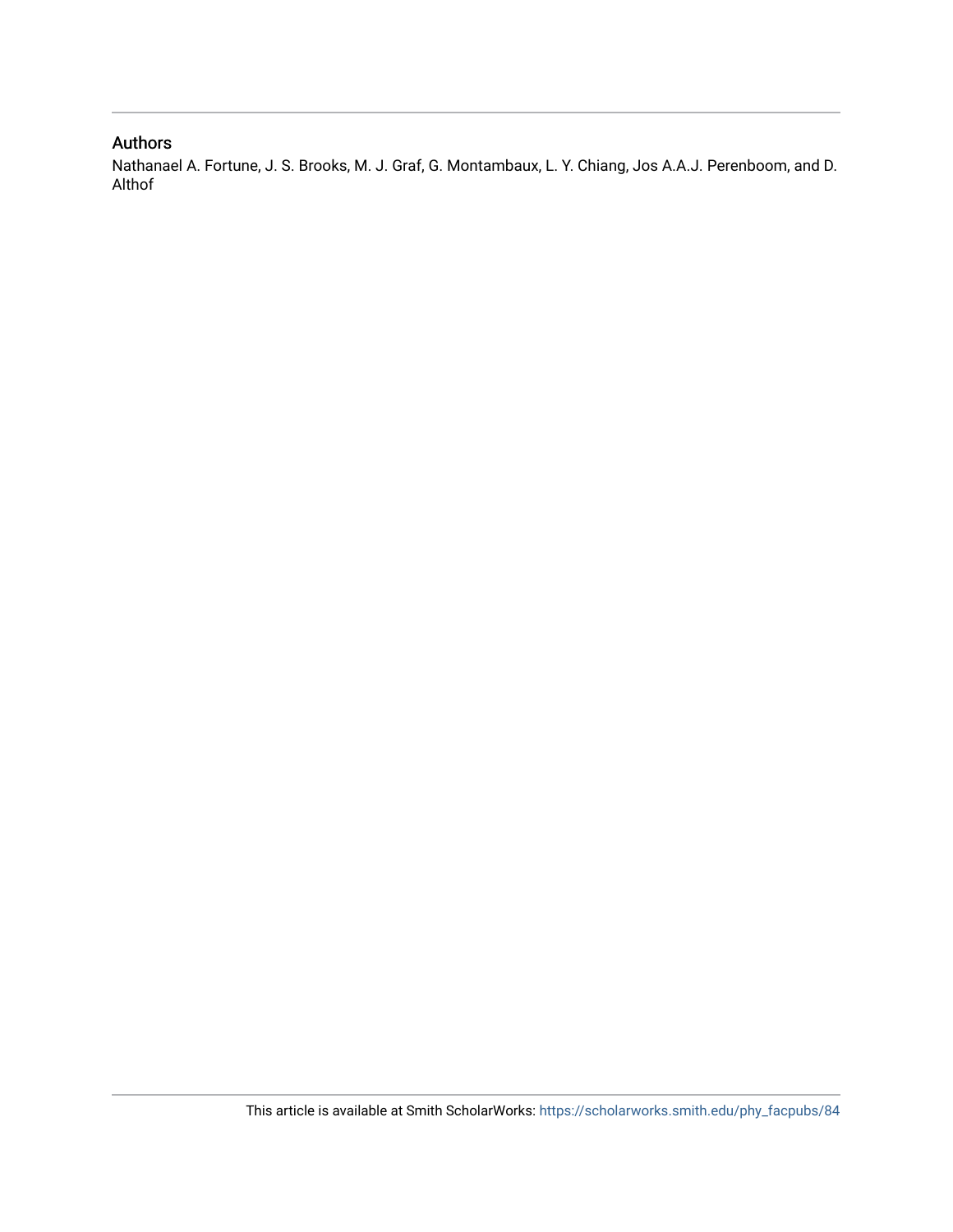## Specific-Heat Study of the Anomalous Quantum Limit of (TMTSF) 2Cl04

N. A. Fortune,  $(1)$ , (a) J. S. Brooks,  $(1)$  M. J. Graf,  $(2)$  G. Montambaux,  $(3)$  L. Y. Chiang

Jos A. A. J. Perenboom,  $(5)$  and D. Althof  $(5)$ 

 $(1)$ Department of Physics, Boston University, Boston, Massachusetts 02215

 $^{(2)}$ Department of Physics, Boston College, Chestnut Hill, Massachusetts 02167

<sup>(3)</sup>Laboratoire de Physique des Solides, Universite Paris-Sud, 91495 Orsay, France

 $^{(4)}$ Exxon Research and Engineering Company, Route 22E, Annandale, New Jersey 08801

<sup>(5)</sup>High-Field Magnet Laboratory, University of Nijmegen, Toernooiveld, NL-6525 ED Nijmegen, The Netherland

{Received 11 December 1989)

We report calorimetric measurements of the organic conductor (TMTSF)<sub>2</sub>ClO<sub>4</sub> in the quantum limit. In addition to the field-induced spin-density-wave (FISDW) phases, we have measured the magneticfield-dependent specific heat associated with the recently discovered reentrant phase. In terms of a semiempirical model, we find that the reentrant transition is second order, but that the electronic density of states is greatly reduced in the reentrant phase. We also observe a specific-heat signal corresponding to the anomalous "fast oscillations" which are known to coexist with the FISDW phases.

PACS numbers: 72.15.Gd, 74.70.Kn

The independent prediction<sup> $1$ </sup> and experimental discovery<sup>2</sup> of the reentrant phase line in the Bechgaard salt  $(TMTSF)_{2}ClO<sub>4</sub>$  near 30 T has shown that this material continues to be of fundamental interest in experimental studies of low-dimensional electronic materials.<sup>3</sup>  $(TMTSF)_{2}ClO_{4}$  is an electronically anisotropic organic conductor (TMTSF denotes tetramethyltetraselenafulvalene). It is superconducting below 1.3 K. Since the C104 anions are not centrosymmetric, they can order at low temperature. This anion ordering behavior occurs at 24 K. In an applied magnetic field, it becomes an openorbit quasi-one-dimensional metal, and at a threshold field it undergoes a second-order field-induced phase transition to a state with closed orbits. For increasing magnetic field, a series of field-induced spin-densitywave (FISDW) phases appear. Above 8 T, the final FISDW is reached. Anomalous "fast oscillations," which are periodic in inverse field, appear both below and above the threshold field.<sup>4</sup> A comprehensive phase diagram of  $(TMTSF)_2ClO_4$  is presented in Fig. 1.

The *reentrant* behavior involves a transition from this final FISDW state back to the lower-dimensional metallic state. This new phenomenon takes place in the quantum limit  $(h\omega_c \geq k_B T)$  of the material, and its existence falls outside the scope of the so-called "standard mod $el''$ <sup>5</sup> (a weak-coupling nesting model), which has successfully described the threshold field and FISDW transitions at lower magnetic fields. A critical comparison of the theory and experiment has been given recently.  $6.7$ Although the theory does not predict reentrance or fast oscillations, it does allow model-independent thermodynamic relationships between the magnetization<sup>8</sup> and specific heat<sup>9</sup> and the second-order phase line  $T_c(H)$ which separates the metallic and ordered states. Theoretical attention has recently focused on the origin of the anomalous quantum-limit behavior, and two distinct theoretical descriptions of the reentrant behavior have been proposed: Yakovenko<sup>1</sup> was first to predict the reentrant phase, and gave a field dependence of  $T_c(H)$  $=1/H^{\nu}$  arising from 1D fluctuations. These fluctuations have also been invoked by Heritier, Pesty, and Garoche. <sup>10</sup> The exponent  $\nu$  depends on the strength (and sign) of the intrachain interactions. However, the value of v needed to describe the observed fast decrease in  $T_c(H)$  at reentrance appears to be unphysical. Lebed and Bak<sup>11</sup> have treated both the reentrance and the anomalous fast oscillations in terms of an anion gap in the electron spectrum. They predict a reentrant field



FIG. 1.  $B$ -T phase diagram of  $(TMTSF)_{2}ClO<sub>4</sub>$  based on our heat-capacity measurements. Solid circles: specific-heat jumps observed in magnetic-field sweeps (up to 30 T). Dashed guideline:  $T_c(H)$ . Open circles: FISDW phases. Triangles: phase transitions observed in temperature sweeps at constant field. Shaded region: negative Hall phase. Solid lines: theoretical reentrant phase lines (Yakovenko theory,  $v=1$ ; Lebed and Bak theory, oscillatory behavior not shown). Dotted vertical lines: position of fast oscillations.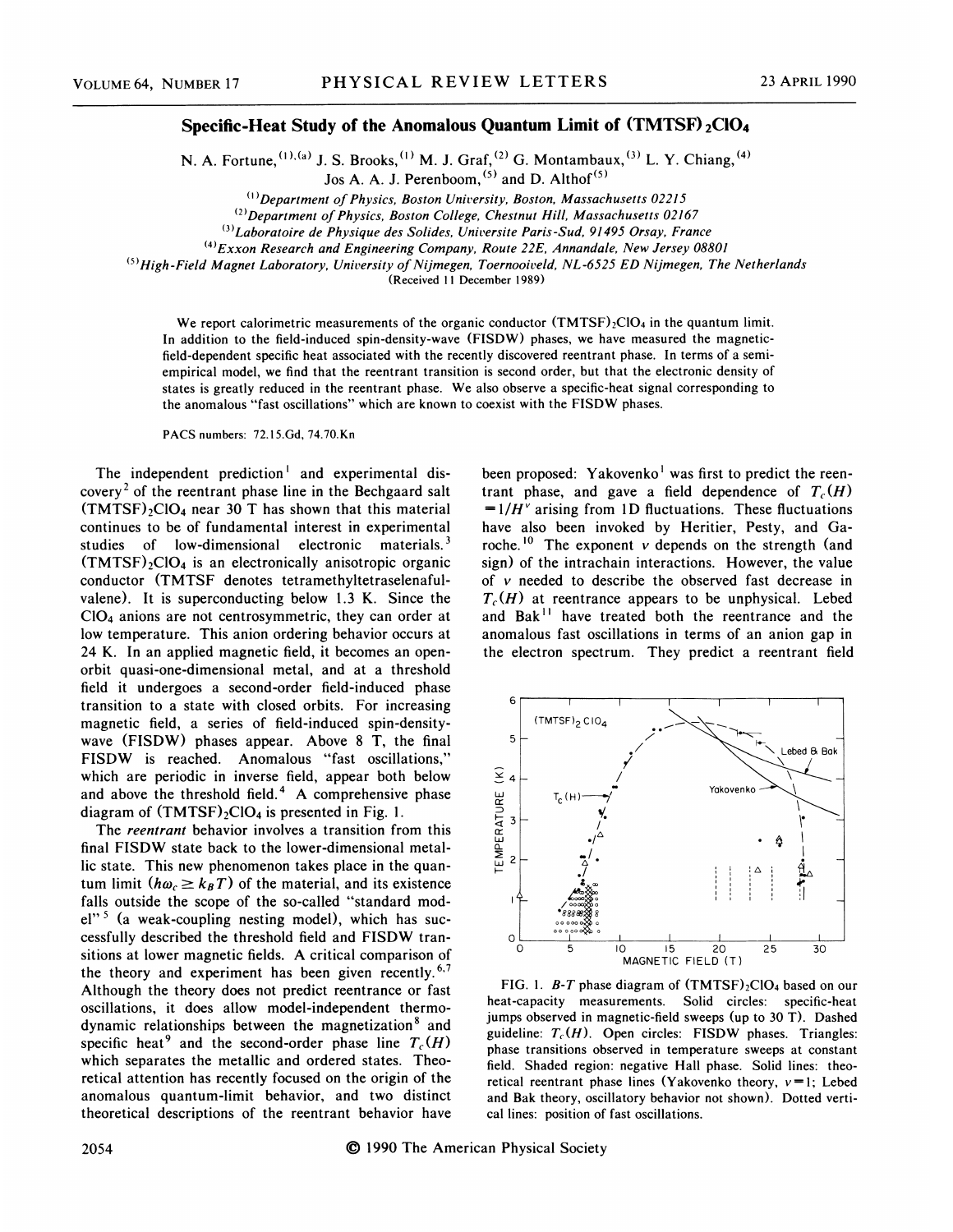dependence of  $T_c = 1/H^{1/2}$ . The curvature of this variation is at variance with the existing data.<sup>2</sup> Moreover, they show, as a result of their model, that the fast oscillations are a series of phase transitions (in the quantum limit) between competing SDW phases with a periodicity of  $1/H$  which are superimposed on the  $1/H^{1/2}$  phase line. This oscillatory behavior of the  $T_c(H)$  line is not observed experimentally. $2$ 

In this paper we present the first specific-heat measurements on  $(TMTSF)_{2}ClO_{4}$  in the quantum limit above 11 T. We have employed the small-sample ac calorimetric method<sup>12</sup> on individual  $1-2$ -mg single crystals of  $(TMTSF)_{2}ClO_{4}$  oriented with the field along the  $c^*$  axis. In each run, one crystal was affixed with silver paint to a 0.5-mg 50- $\mu$ m-thick sapphire platform supported by four 93%-Au-7%-Cu 1.85-mil wires (with an effective thermal conductivity of 750 nW/K at 1 K) to a temperature controlled heater block. A 0.17-mg thinfilm thermometer  $^{13}$  with negligible magnetoresistance at high fields on a separate sapphire substrate was either affixed to the platform with silver paint or directly to the sample with a thin film of Apiezon grease. The calorimeter apparatus was sealed in a small vacuum can and placed in a  ${}^{3}$ He one-shot or dilution refrigerator. The cooling rate varied between 40 and 4 mK/min through the anion ordering transition at 24 K, with no observable systematic differences. Experiments were carried out in a variety of high-field and superconducting magnets at the Francis Bitter National Magnet Laboratory (FBNML) in Cambridge, Massachusetts, and at the High-Field Magnet Laboratory at the University of Nijmegen in Nijmegen, The Netherlands.

The magnetic-field-dependent variation of the specific heat  $(\Delta C/T)$  at constant temperature versus field of  $(TMTSF)_{2}ClO<sub>4</sub>$  from a FBNML hybrid magnet run is shown in Fig. 2. A smoothly varying addenda of order 10% (due to paramagnetic impurity effects) has been separately measured up to 24 T at the same series of fixed temperatures, extrapolated to 30 T, and subtracted from the data presented here. We note that the magnetic-field dependence of the addenda above 5 T (to 24 T) is flat to within a few percent over our accessible range of temperature. Evident in Fig. 2 are details of the behavior of  $(TMTSF)_{2}ClO_{4}$  in the quantum limit. For the temperatures shown, we observe not only specificheat peaks associated with the low-field threshold and FISDW phases, but additional structure at high magnetic fields: a peak which corresponds to the reentrant phase line, and a series of oscillations periodic in 1/H with a temperature-independent frequency of 257 T (most pronounced in our 1.52-K data). We further note that there is a local minimum in the specific heat near 15 T which is higher than the low-field value at 3.08 K, but which drops significantly with respect to the low-field value at low temperatures. Finally, we see that the size of the reentrant jump becomes substantially less than the



FIG. 2. Magnetic-field-dependent variation of the specific heat  $(\Delta C/T)$  of  $(TMTSF)_{2}ClO_{4}$  at four temperatures from an FBNML hybrid run. Inset: Simple model of fast oscillations (solid line) compared to heat-capacity data at 1.52 K (dotted line) to show relative contributions of the reentrant jump and the coexisting oscillations.

threshold and FISDW jumps at low temperatures. Similarly, the value of the specific heat in the reentrant phase falls below the low-field value at lower temperatures. Note that since these measurements were in the isothermal as opposed to the adiabatic limit with respect to changes in the magnetic field, no magnetocaloric contributions to the specific heat were measured. [Simultaneous measurements of the sample temperature showed no features corresponding to the specific-heat jumps associated with  $T_c(H)$  or the FISDW transitions.

The phase diagram shown in Fig. <sup>1</sup> is based entirely on our results, and its general form is in excellent agreement with previous transport,  $14$  magnetization,  $2$  and specific-heat<sup>9</sup> work. For completeness, we have measured the threshold field and FISDW phases below 10 T in a superconducting magnet at low temperatures. The shaded area corresponds to the region of the anomalous negative Hall effect.<sup>15</sup> The larger phase boundary indicated as  $T_c(H)$  shows the reentrant character at high fields. Phase transitions identified from temperaturesweep data taken at constant field (including the superconducting transition for zero field) are also shown.

We now discuss our results in light of recent theoretical work. Montambaux et  $al$ .<sup>7</sup> have provided a modelindependent thermodynamic relationship between  $T_c(H)$ and the magnetic-field-dependent specific heat. The calculation is obtained by assuming a BCS-like form for the second-order metal-to-SDW transition, and by taking the  $T_c(H)$  curve from the phase diagram as input, computing  $C_p(T/T_c(H))$  for constant T. In this calcula-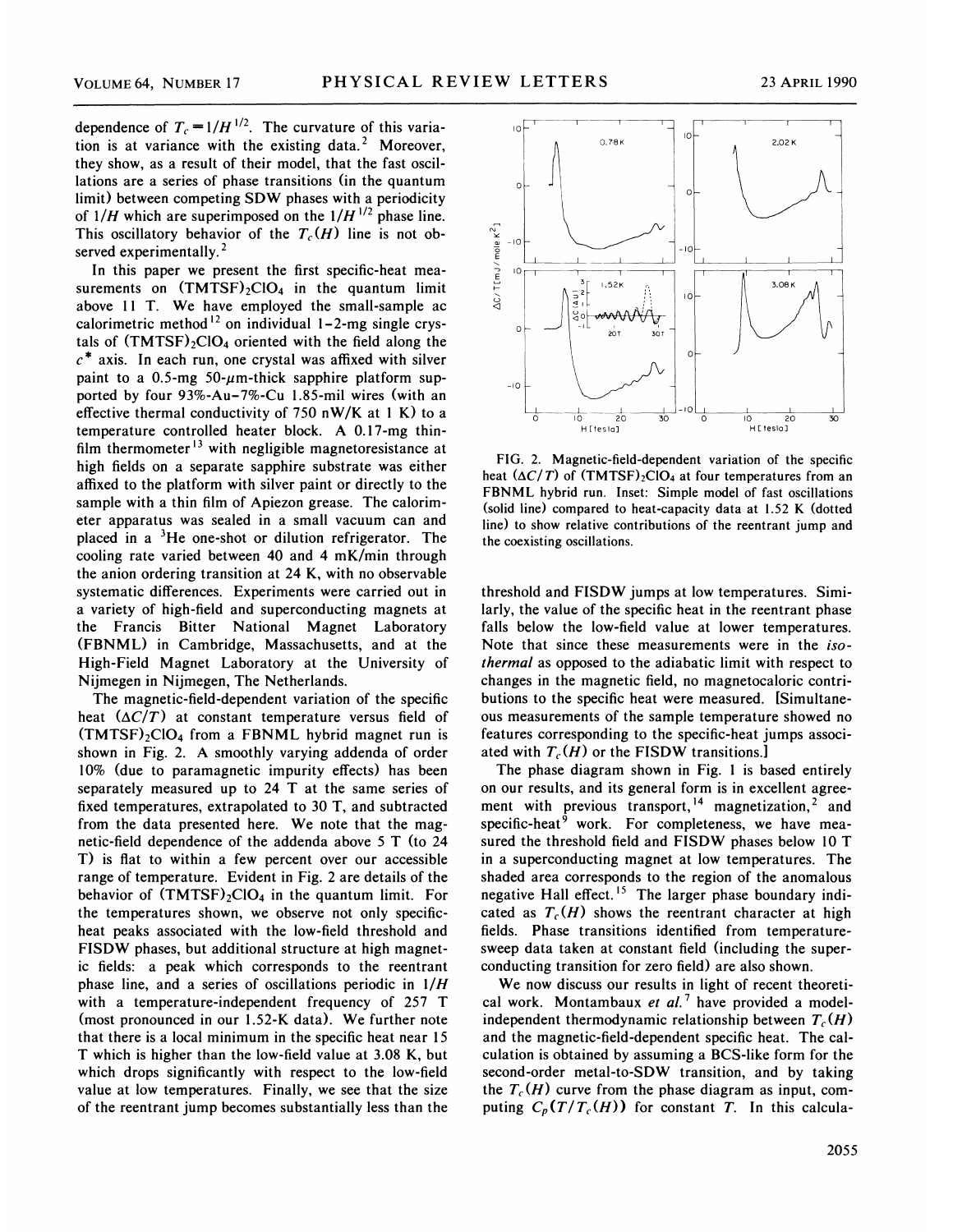

FIG. 3. Theoretical predictions for the magnetic-fielddependent heat capacity from Ref. 7.

tion, the density of states below the threshold field and above the reentrant phase line are assumed to be the same. We show the results of this calculation in Fig. 3 for temperatures close to those reported in Fig. 2. We see that the agreement between theory and experiment is qualitatively satisfactory. This is strong evidence that the reentrant phase is second order, but it is clear by comparison with the data that the density of states in the reentrant metallic phase has been reduced at low temperatures.

It has been shown in previous calorimetric studies<sup>16</sup> to 10 T that the magnitude of the specific-heat jump at the metal-to-SDW boundary is not a constant ratio of the normal-state electronic specific heat (as would be given by a BCS model of a second-order phase transition with a single gap, where  $\Delta C/1.43 \gamma T_c = 1$ , but varies with field. This is due to the complex gap structure of the FISDW spectrum.<sup>17</sup> Our determination of this effect is in agreement with Ref. 16: We find that for fields greater than 8 T, the ratio is nearly 4 times larger than the lower-field values (which are  $\leq 1$  times BCS). In the quantum limit, near 15 T, the ratio is about 2.5 times BCS. Such large values are not explained by the standard model. In the reentrant regime, the appropriate comparison is between the reentrant jump and the specific heat  $C_{\text{re}}$  in the high-field reentrant phase. To address this last point, and to better quantify the trends apparent in Fig. 2, we concentrated the efforts of one hybrid run on a single temperature where we could measure both the threshold and reentrant behavior, and where the superconducting transition was also measured.

In this run, taken at 1.45 K, the jump at the threshold field yielded a value of 1.3 times BCS. At the reentrant transition, we compare the reentrant jump with the estimated electronic specific heat above the transition. At reentrance, the value is about 0.9 times BCS. We note that the reduction in the electronic specific heat in the reentrant metallic phase is about 50% at 1.45 K. Hence both the value of the high-field metallic specific heat and the size of the jump at the phase boundary are consistent within a simple BCS model, but with a decreasing electronic density of states. We note that at reentrance, transport measurements<sup>18</sup> show a rapid increase in resistance and corresponding vanishing Hall signal. This behavior has been interpreted recently in terms of localization.<sup>19</sup>

Our data, and the data of previous workers, $<sup>2</sup>$  indicate</sup> that the field dependence of the reentrant phase boundary is very large. The magnetic Clausius-Clapeyron relation for a second-order phase transition is

$$
(\Delta C)_{H=\overline{H}_c} = -T[\partial (M_n - M_s)/\partial H]_{H_c} (\partial H_c/\partial T)^2
$$

For a finite change in the susceptibility at reentrance, a divergence in the slope of  $T_c(H)$  leads to a vanishing specific-heat jump. This is the general trend of our data. By comparison, the theoretical field dependences  $T_c(H)$  $=1/H^{\nu}$  from Ref. 1 or  $T_c(H) = 1/H^{1/2}$  from Ref. 11 (see Fig. 1) do not follow the experimental  $T_c(H)$ . By inspection, an exponent  $v \ge 1$ , which is unphysical, would be needed to explain the slope of the reentrant phase line. We do not see the huge oscillations of  $T_c(H)$  predicted by Ref. 11. We believe further theoretical work is needed to provide a satisfactory description of field dependence of  $T_c(H)$  along the reentrant phase boundary.

Finally, we turn to the observed fast oscillations. They are not only evident in the specific-heat signal, but their contribution is comparable to the size of the reentrant jump at some temperatures. It is also apparent from our results that the oscillations may persist above the reentrant phase line. Assuming conventional Shubnikov-de Haas oscillations with an effective electron mass of unity  $(m_0)$  allows us to differentiate the oscillatory behavior from the reentrant transition, and a standard magnetic quantum oscillation treatment with  $1.0m_0$  and  $T_{\text{Dingle}}$  $=$  2.4 K yields the fit in the inset in Fig. 2 for 1.52 K. By using the results from magnetization data,  $20$  the quantized edge state model<sup>21,22</sup> places an upper limit of  $0.2m_0$  on the effective mass. This corresponds to a specific-heat signal nearly 200 times less than that observed.<sup>23</sup> In the recently proposed anion-gap model<sup>11</sup> it is predicted that the oscillations (in the quantum limit) arise from a series of phase transitions between two competing SDW phases. A periodic  $1/H$  variation of  $T_c$ . when applied to the BCS model, would give a corresponding variation in the magnetic-field-dependent specific heat. Careful experimental work is necessary,